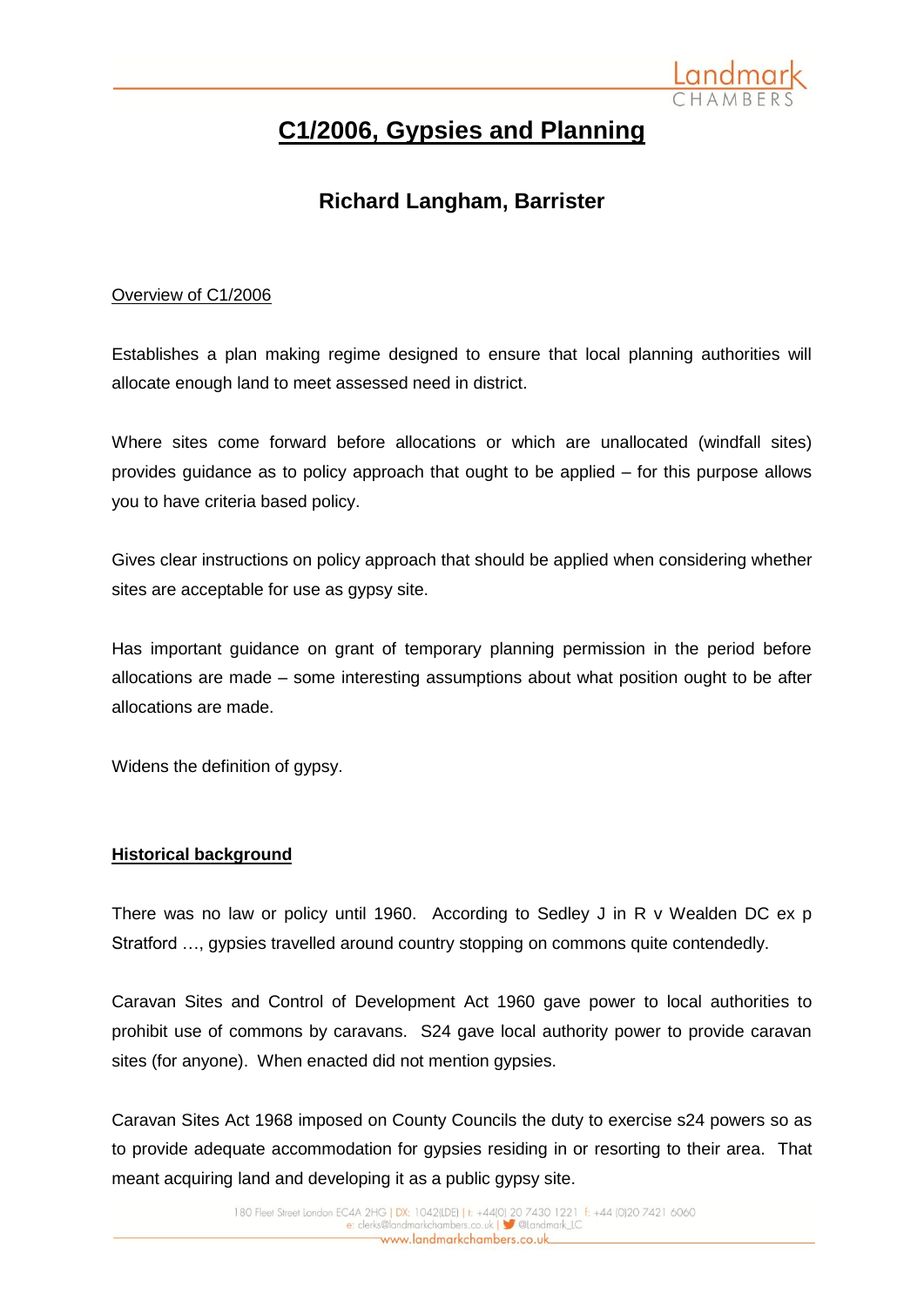

Areas where adequate provision was made were 'designated' – in designated areas it was an offence to station caravans on highway, unoccupied land or without consent of occupier. So enhanced enforcement powers if adequate provision made. The current public sites date from this statutory duty.

Defined gypsies for first time - as persons of nomadic habit of life whatever their race or origin (but excluding TSP).

Provision of gypsy sites extremely unpopular and was recognised that insufficient provision was made. Was also expensive – public sites were funded by Government grant. Most areas had not achieved designation despite fact that duty had existed for 26 years.

Criminal Justice and Public Order Act 1994 abolished the statutory duty to provide sites and enacted a series of provisions designed to make removal of caravans from highway land or from land on which the caravans trespassing – these replaced the enforcement powers under the 1968 Act.

1960 Act remained. 1994 Act moved the definition of gypsies from 1968 Act which it repealed to 1960 Act which it amended.

1994 Act did not deal with how sites were to be provided for gypsies. This was done in a planning Circular C1/1994. Essentially said that the market would provide – gypsies would be expected to buy their own land, get planning permission just like everyone else.

In one sentence said that local planning authorities should carry out a quantitative assessment of need in district. In another sentence said should make adequate provision in development plan through appropriate use of locational and/or criteria based policies. In another sentence said that development plans should 'where ever possible' identify locations and only where this was not possible should set out clear and realistic criteria.

Locational policies means allocations.

An amazingly large number of authorities found that it was not possible to make allocations, including Wokingham.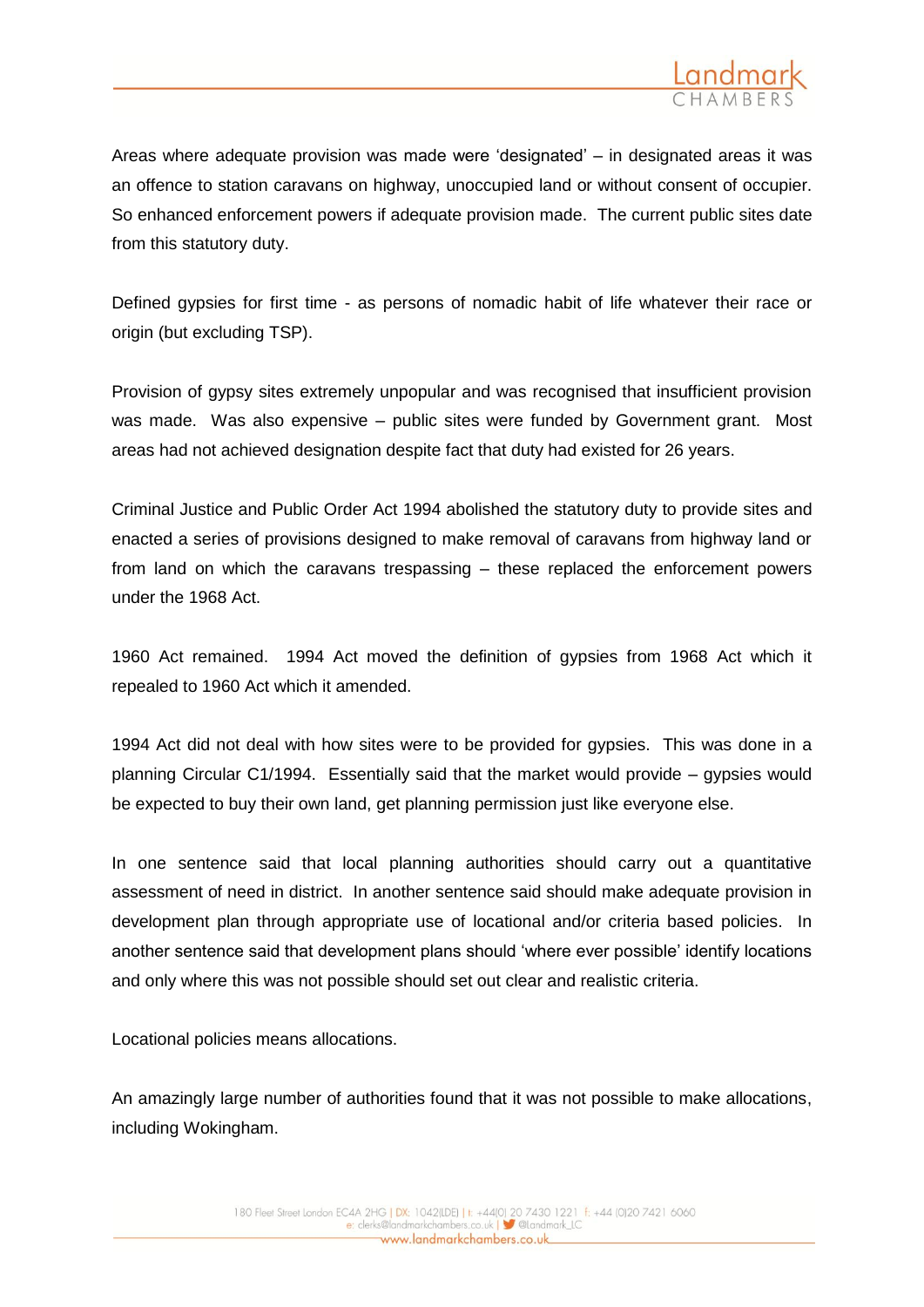

About the same number (nearly all of them) also missed the sentence requiring quantitative assessments, including Wokingham.

## **Establishes a plan making regime designed to ensure that local planning authorities will allocate enough land to meet assessed need in district**

This is the main point about C1/2006. System is (i) GTAA; (ii) consideration at regional level, leading to imposition of pitch requirement on each district; (iii) an obligation to make sufficient number of allocations in DPD.

Nothing about 'where ever possible'. Makes it clear that a … will not be sound if does not have an adequate number of allocations.

## **Gives clear instructions on policy approach that should be applied when considering whether sites are acceptable for use as gypsy site**

For purpose of deciding what land to allocate and for dealing with 'windfall' sites, Circular provides guidance as to policy criteria that ought to be applied (or more precisely which cannot be applied).

You will notice that the Circular adopts a rather touchy tone re 'criteria based policies' – there is no choice but to have them for the above two purposes but makes it absolutely clear that cannot be used in substitution for allocations – because of the historic reliance on criteria based policy instead of locational policies under C1/94.

Countryside locations that not subject to special planning constraints in principle acceptable (paragraph 54); cannot have a criteria which says refuse planning permission if site involves encroachment into open countryside (annex C)

Sustainability reduced to nothingness – effectively says that the very fact of providing a site with planning permission is a sustainability benefit (64). Have to be realistic about availability of alternatives to the private car.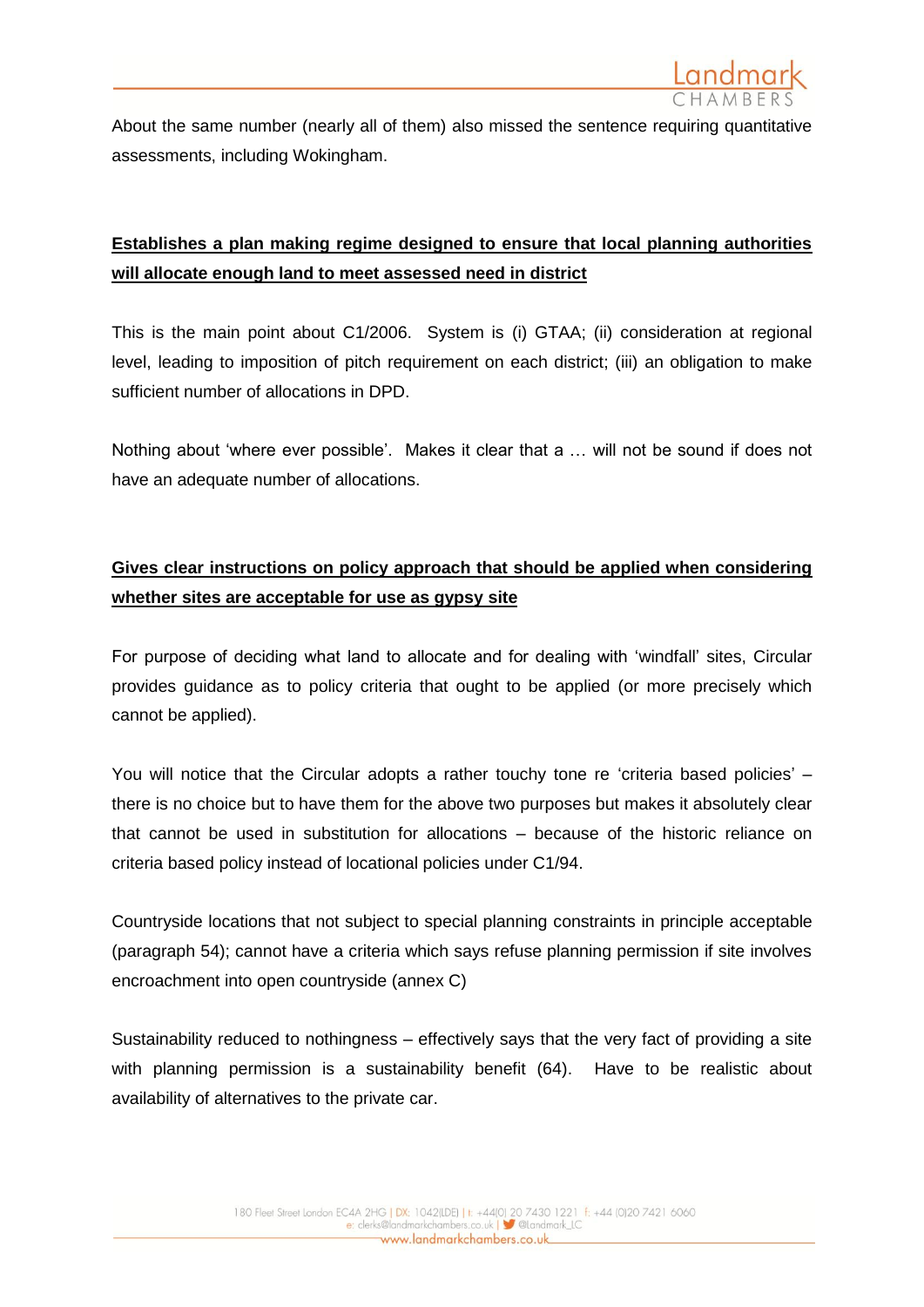

Local authorities warned off highways objections – should not refuse if only modest additional traffic and or impact on minor roads not significant (66)

Green Belt – draft Circular had said that should not have criteria which banned gypsy sites in Green Belt because it was always possible to grant planning permission in Green Belt if very special circumstances shown to exist. That does not appear in the Circular which has the conventional line – gypsy sites are inappropriate development; criteria based policies should not depart form PPGs. If there is to be a gypsy site in Green Belt you have to take the site out of the Green Belt first – through the DPD process (51)

Flooding – government policy on flooding has always been quite unequivocal – C1/2006 says that gypsy sites should not be located in areas of high risk of flooding, given the particular vulnerability of caravans (64e)

## **Has important guidance on grant of temporary planning permission in the period before allocations are made – implicit are some assumptions about what position ought to be after allocations are made**

There is nothing to stop Inspector granting a permanent planning permission. I see that this is what Inspectors have done in the two cases you have had since C1/2006. Normally only considers temporary planning permission if considers that permanent planning permission not appropriate.

Paragraphs 45 and 46.

Preconditions –

unmet need [almost always] no available alternative [almost always] reasonable expectation that new sites likely to become available at end of period suggested for temporary planning permission [paragraph 46 gives example – Council is preparing allocation DPD – ought to be doing this in all cases]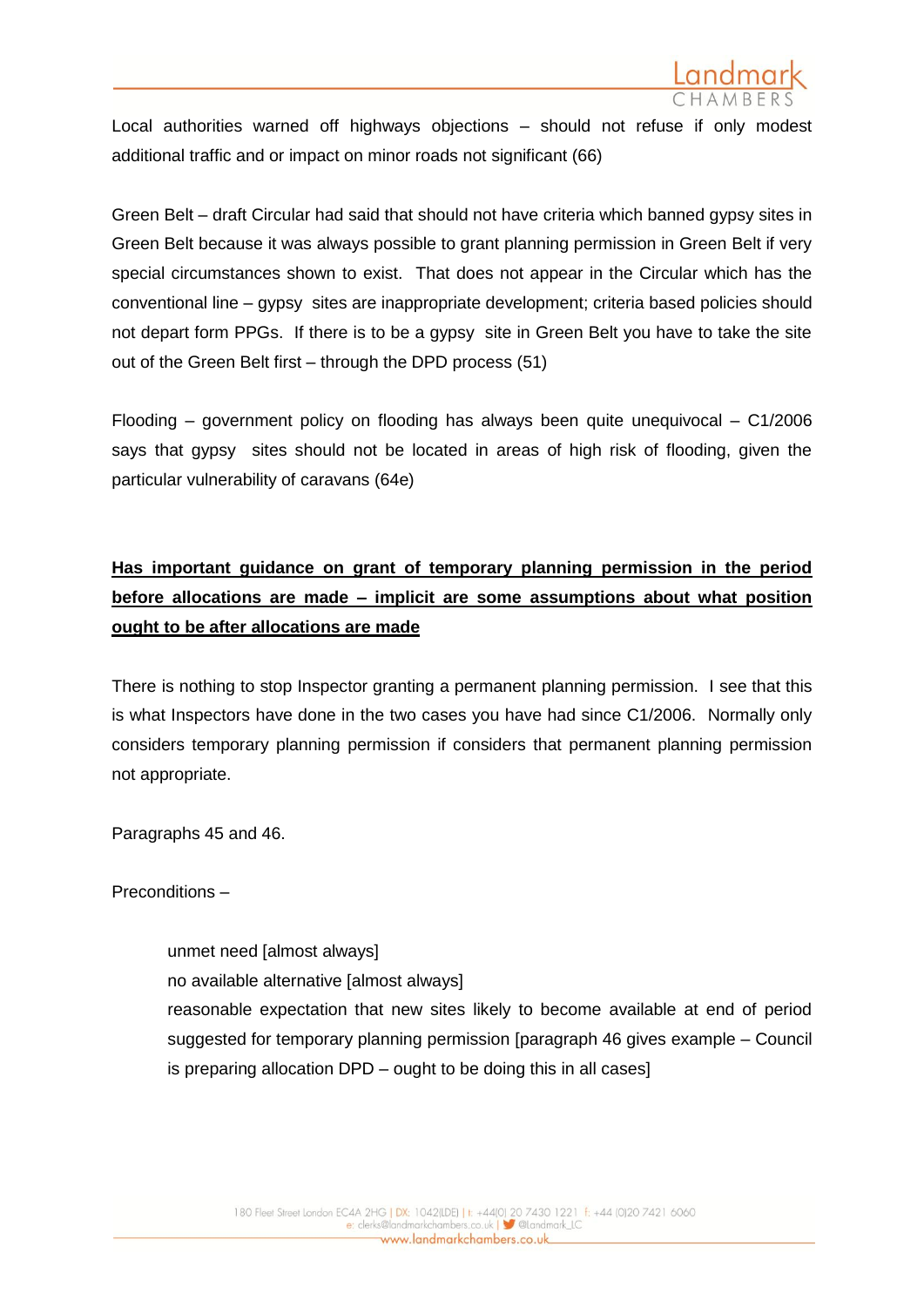

In such cases give substantial weight to unmet need; grant of temporary planning permission should not set a precedent

Very many temporary planning permissions have been granted by Secretary of State on appeal. If the pre conditions are met the only basis for not granting temporary planning permission is if site exceptionally harmful – harm cannot be tolerated even for a temp period.

## Difficulty in enforcement

In theory these paragraphs apply whether or not land is already occupied by gypsies. It very often is. 12(i) says that one of aims of Circular is to prevent gypsies becoming homeless through eviction with no alternative site to go to.

So if you have the typical situation of gypsies on land; the 3 preconditions satisfied, you are being instructed to grant temporary planning permission – ie allow them to remain where they are. Any enforcement notice will be quashed. Gypsies will challenge any attempt to use a stop notice against them.

You wont get an injunction to evict the gypsies pending the outcome of planning appeal because they will say that they have a reasonable prospect of planning permission and it would be disproportionate to throw them off site before this matter resolved. In several cases court has refused to make eviction injunction

The only way you can retrieve effective enforcement powers is to get yourselves out of situation in which paragraphs 45 and 46 apply – ie make the allocations DPD.

So we are back to something like designation – if adequate provision is made, enhanced enforcement powers. Not an exact analogy – if you can avoid having to grant a temporary planning permission you can use planning enforcement powers – this is not what 1968 was talking about.

#### Reasonable expectation that sites will come forward

Third has caused difficulty.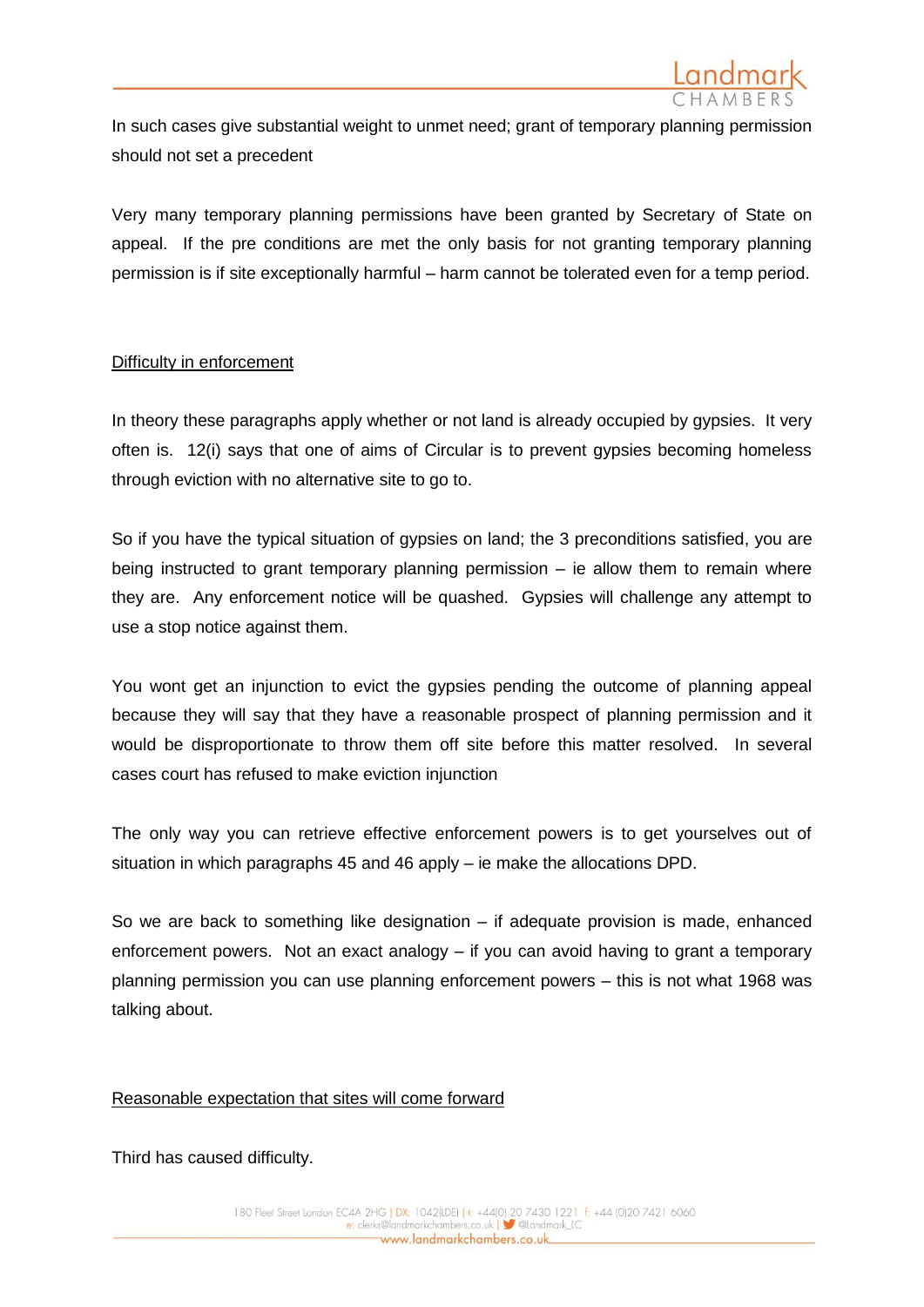

Usually reason why there is no reasonable expectation is because local planning authority is not getting on with allocation DPD.

In Doncaster was said to be OK for Inspector to grant a permanent planning permission

In other cases Inspectors have taken logical approach and said that

1. only consider temporary planning permission because permanent planning permission not appropriate;

2. if there is no reasonable expectation … a temporary planning permission cannot be granted – even if the lack of reasonable expectation is the fault of the local planning authority

In a number of challenges has been said that this is OK.

## The future

What exactly are you supposed to do (eg to avoid paragraphs 45 and 46). What are Councils actually doing.

The theory is so simple. But no one has defininitive pitch requirement yet – SW not finished; SE not finished; E finished but being challenged; WM barely started.

Have not actually come across an adopted allocation DPD; have not actually come across the identification of any land.

What is happening? Circular only talks in meeting pitch requirement by allocating land for pitches. But must be the case that actually granting planning permission for pitches also counts. Pitch requirement will have same base date as RSS – 2006. There will be a requirement 2006-2011 and 2011 – 2016. Many authorities will meet what it likely to be their pitch requirement by actual grants of planning permission after 2006.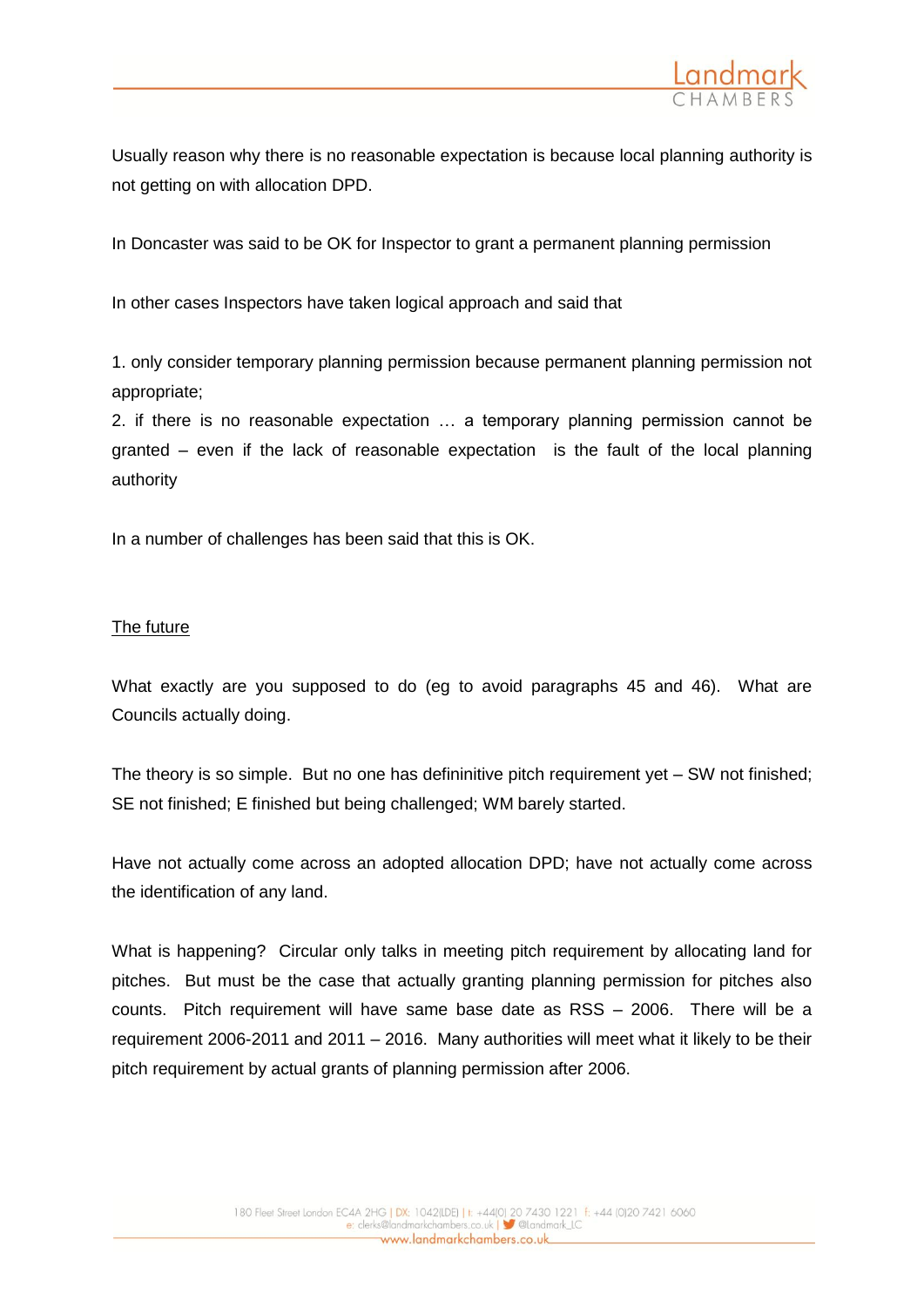

In terms of planning permissions granted by local planning authorities I have noticed two types in particular – 1. Existing temporary planning permission made permanent; 2 extensions to existing sites

These are the easy options. You aren't going to be upsetting a new parish Council with either of these. With temporary planning permission made permanent you are helping those who already have a site. I suspect that those with temporary planning permission probably not counted as part of need by many GTAAs. With extensions you will be helping those on the original site who need more space.

Both types need sites. But neither type of planning permission helps the gypsy with no site.

## Sites 'available'

At least if you do either of the above you don't have any issue about availability.

What about land that you have allocated - paragraphs 45 and 46 talk of new sites becoming available. Merely preparing an allocation DPD will not make anything available. Paragraph … says you should only allocate land which has a 'realistic likelihood' of becoming available – indeed DPD must explain how the land will be made available (paragraph 33). Site is only available in any meaningful sense if it is possible to put caravans on it lawfully. This means that planning permission must have been granted and implemented.

Normally don't have this problem with land allocated for housing; do with employment. Sites must be deliverable so no point in allocating land where landowner not willing to sell etc. Circular clearly contemplates that Councils will allocate their own land or make CPOs (paragraph 35). Are they supposed to sell such land to gypsies? Or are they supposed to run public sites?

Taunton Deane £100000

Reasons for lacuna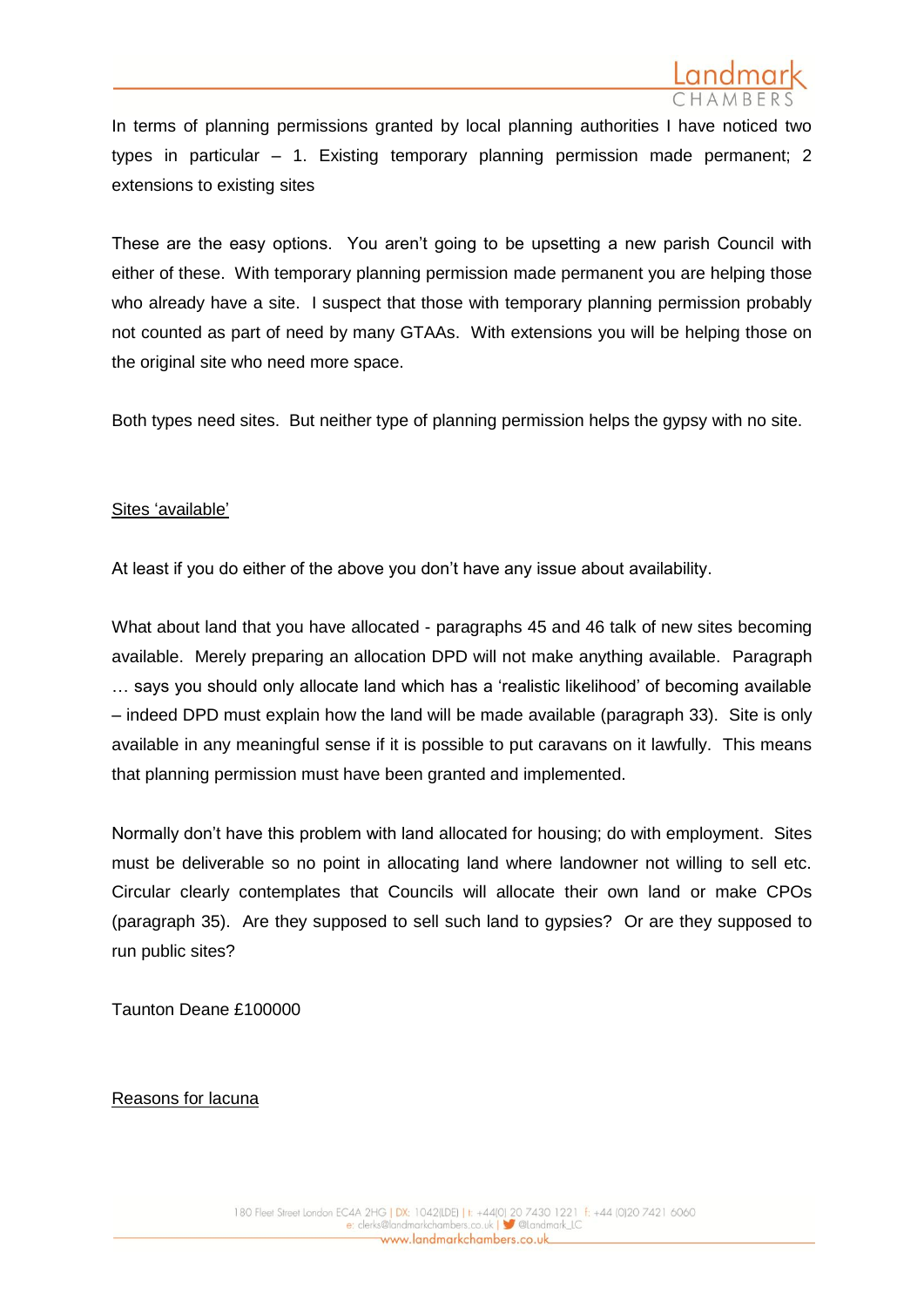

The idea that there might be allocation DPDs which allocated enough land to meet the assessed need for gypsies in a district was such a remarkable and unfamiliar idea when C1/2006 was drafted that perhaps not surprising that authors did not address their minds to these details – background was of virtually no assessment and virtually no allocations.

#### **Widens the definition of gypsy or traveller**

There are 3 definitions –

Circular - defines 'gypsies and travellers'. This is the definition that you use for development control purposes.

S24 of 1960 Act – only defines 'gypsies' and is narrower than Circular. Only relevant if you want to exercise a power to provide a site [ie of no significance]

Regulations dealing with housing needs assessments – defines gypsies and travellers and is wider than Circular – is the definition that is used for purposes of GTAA. See McCann v Secretary of State.

The Circular definition has four elements but in fact everything turns on 'nomadic habit of life'. Came from 1968 Act. That was dealing with public sites – we are providing a gypsy caravan site for gypsies resorting to our area; who are we going to allow on it. Resorting to my mind has notion of nomadism/transit site. Issue under 1968 Act was not who should be given a privileged position in the planning system because he cant be expected to live in a house.

Has been quite a lot of caselaw. I will summarise

#### Actual travelling [or retirement from actual travelling]

There must be an element of actual travelling;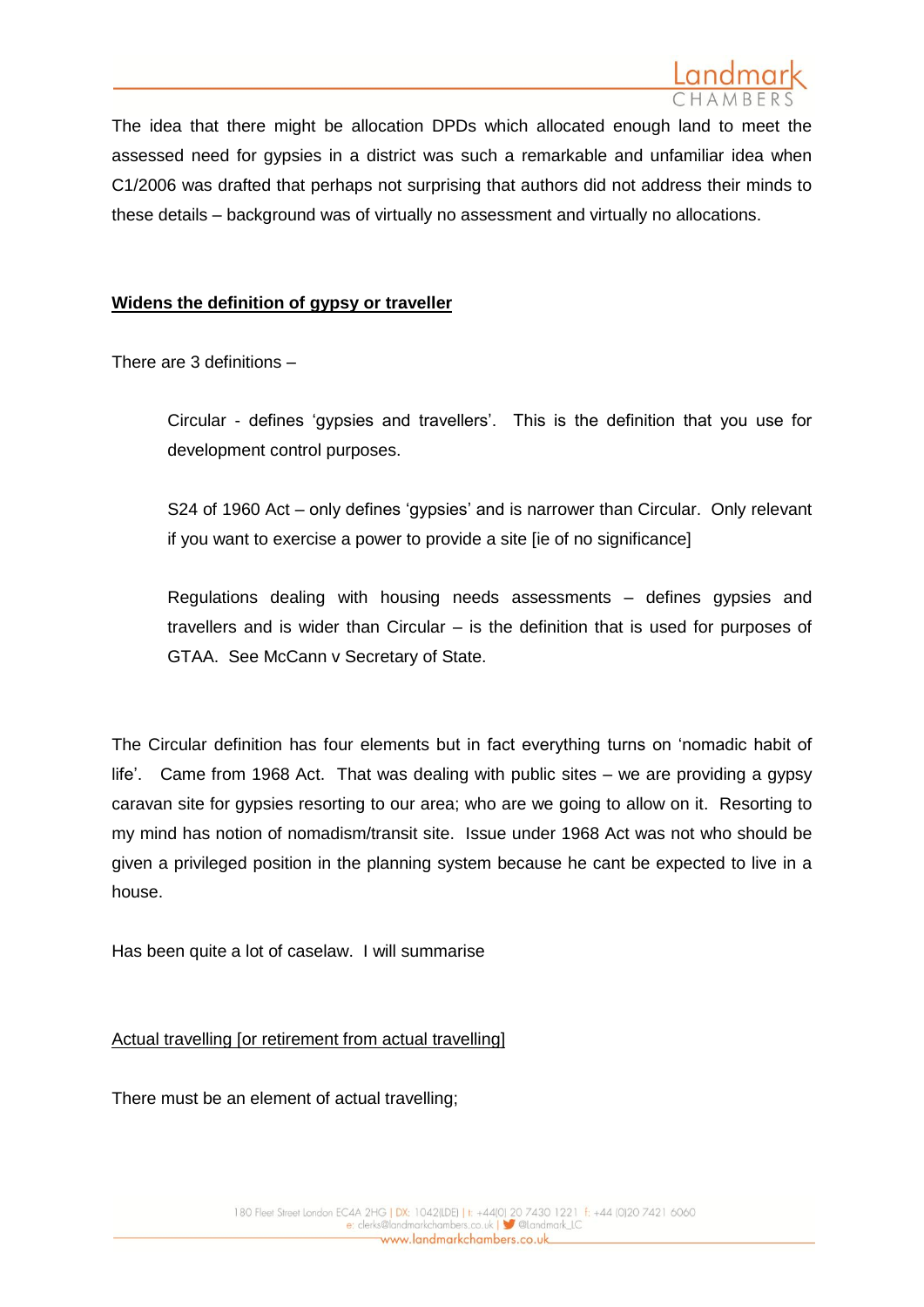

Must be a 'substantial proportion of year' (Burton J in Clarke v Secretary of State). Existence of settled base not fatal (Wrexham CBC v NAW) - 2 months a year sufficient (Maidstone DC v Secretary of State)

The travelling must be for purposes of earning a living  $(R \vee S)$  Hams DC ex p Gibb, some doubt expressed in Wrexham). Travelling for pleasure not sufficient – (Massey v Secretary of State - NATs)

Travelling in a group not essential (Maidstone)

Temporary cessation not fatal (Wrexham)

## Cultural identity as a gypsy?

Clarke, 2003, says yes, but this was before C1/2006 and addition of 'travellers' Massay says that it is not necessary to be following a traditional way of life (so the definition could cover NATs)

'the habit of life was a manner of living so established as to have become customary. [The Inspector] took the view that the definition did not exclude those who were not following a traditional way of life and thus ... could cover new travellers ...' (24).

The reason the NATs were not GTs was that travelling was not for an economic purpose.

## Aversion to bricks and mortar – but does it have to be cultural?

There must be aversion to bricks and mortar – if there is no aversion then decision maker is entitled to say that bricks and mortar would be adequate accommodation.

See Clarke v SSE, where it was held that to hold against a gypsy in the planning balance the fact that she had been offered, but had refused, conventional housing could be contrary to his A8 and A14 rights. Where this issue arose the Inspector had to make a specific finding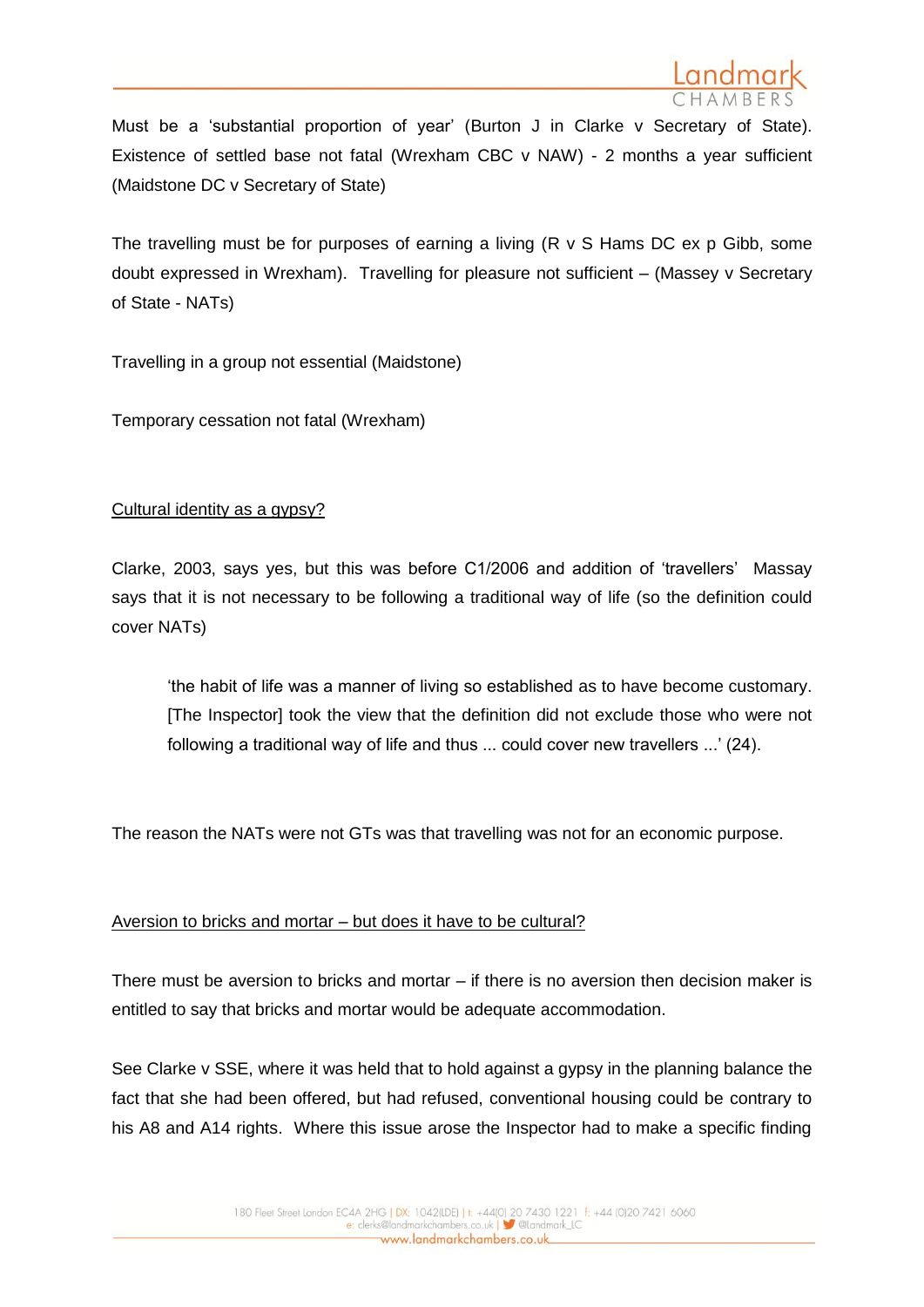

about whether the gypsy in fact had a cultural aversion to conventional housing, the onus being on the gypsy to prove this.

In decision letter Inspector had appeared to say that gypsy should be refused planning permission for a caravan because she had been offered permanent accommodation nearby and had refused it. Issue before Burton J was whether the passages actually meant that this is what the Inspector was saying. Burton J held that for purpose of assessing the relevance of an offer of conventional housing, the appellant had to satisfy the Inspector that -

> 'he and/or his family do indeed subscribe to the relevant tenet or feature of gypsy life in question here, namely that he or she genuinely has, and abides by, a proscription of, and/or an aversion to, conventional housing: to bricks and mortar. Many gypsies, certainly many Romanies … do not and are not prepared to live in bricks and mortar, but many, perhaps even many Romanies, may well do or are prepared to do so and *and each particular person or family must establish the position to the satisfaction of the Inspector'* (paragraph 33).

The decision letter was quashed because it was unclear what conclusion Inspector had reached on this. A new decision was needed in which the Inspector would have to decide 'afresh on the issue of Gypsy status, *then* on the question of conventional housing, and whether reference to its availability would, on the facts, be a breach of Articles 8 and 14 ...' (paragraph 44).

Supporting indications - actually living in a caravan; actual travelling; cultural identity as a gypsy.

The Court of Appeal dismissed appeal by local planning authority.

'What the judge seems… to be … rightly directing the Inspector to is a careful examination of the objections of the Clarke family to living in conventional housing in order to determine the extent to which A8 is truly engaged, and the nature of the engagement by the combination of their gypsy status and their opposition to conventional housing.' (paragraph 15)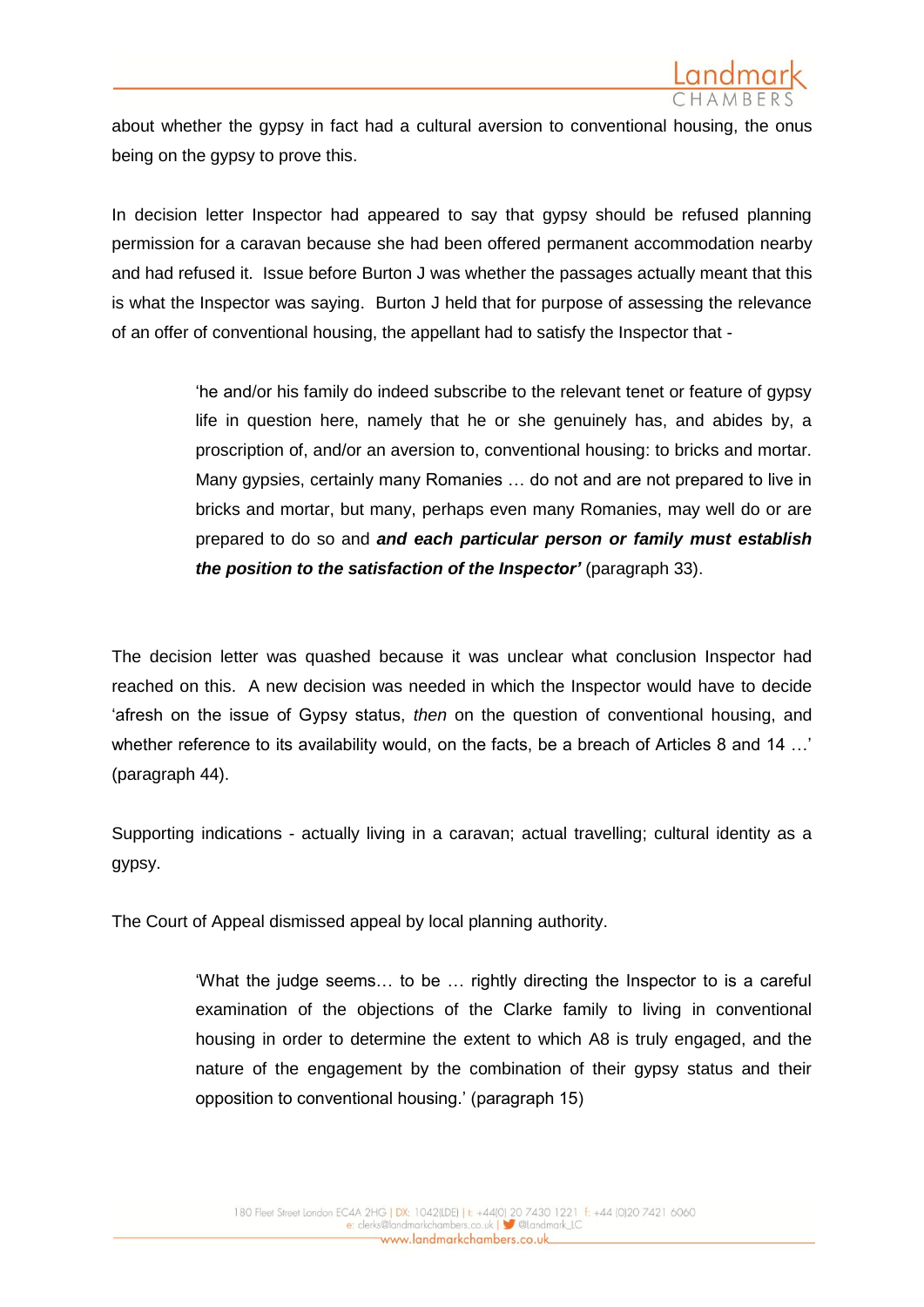Court of Appeal says aversion must be cultural, not personal (6). Massey seems to accept that NATs can be gypsies – nature of aversion to bricks and mortar not expressly considered there – Collins J merely records that the NATs 'for various reasons has not wished to have a permanent base in the sense of somewhere to live with bricks and mortar ...' (3)

Note definition in draft Circular 'persons who have a traditional cultural *preference* for living in caravans and who either pursue a nomadic habit of life or have pursued such a habit but have ceased ...'. You might think that this would have been a more helpful definition, although it would be hard to apply to NATs.

## Is this an additional requirement?

Clarke - Burton J says that many gypsies/Romanies are prepared to live in bricks and mortar – each particular person must establish that he is not. And Court of Appeal talks about combination of gypsy status and cultural aversion to bricks and mortar (15).

An academic problem in terms of applications for planning permission – you should only be granting planning permissions under C1/2006 to people who cannot be accommodated in a house. If someone can be accommodated in a house you are entitled to say that he should not enjoy the privileged position of C1/2006. But if you have grant planning permission for a site with a condition saying that only gypsies can use it, do you allow someone who appears to be a gypsy but who has no cultural aversion to bricks and mortar to live on site?

#### **Proof of gypsy status**

[More] Proof of gypsy status [DCLG letter] – form of evidence

## **Personal circumstances, human rights and discrimination**

The gypsy's caravan is his home. Interfering with his enjoyment of his caravan involves interference with his A8 right (to respect for his home). It does not matter that the present site does not have planning permission and so the stationing of the caravan is unlawful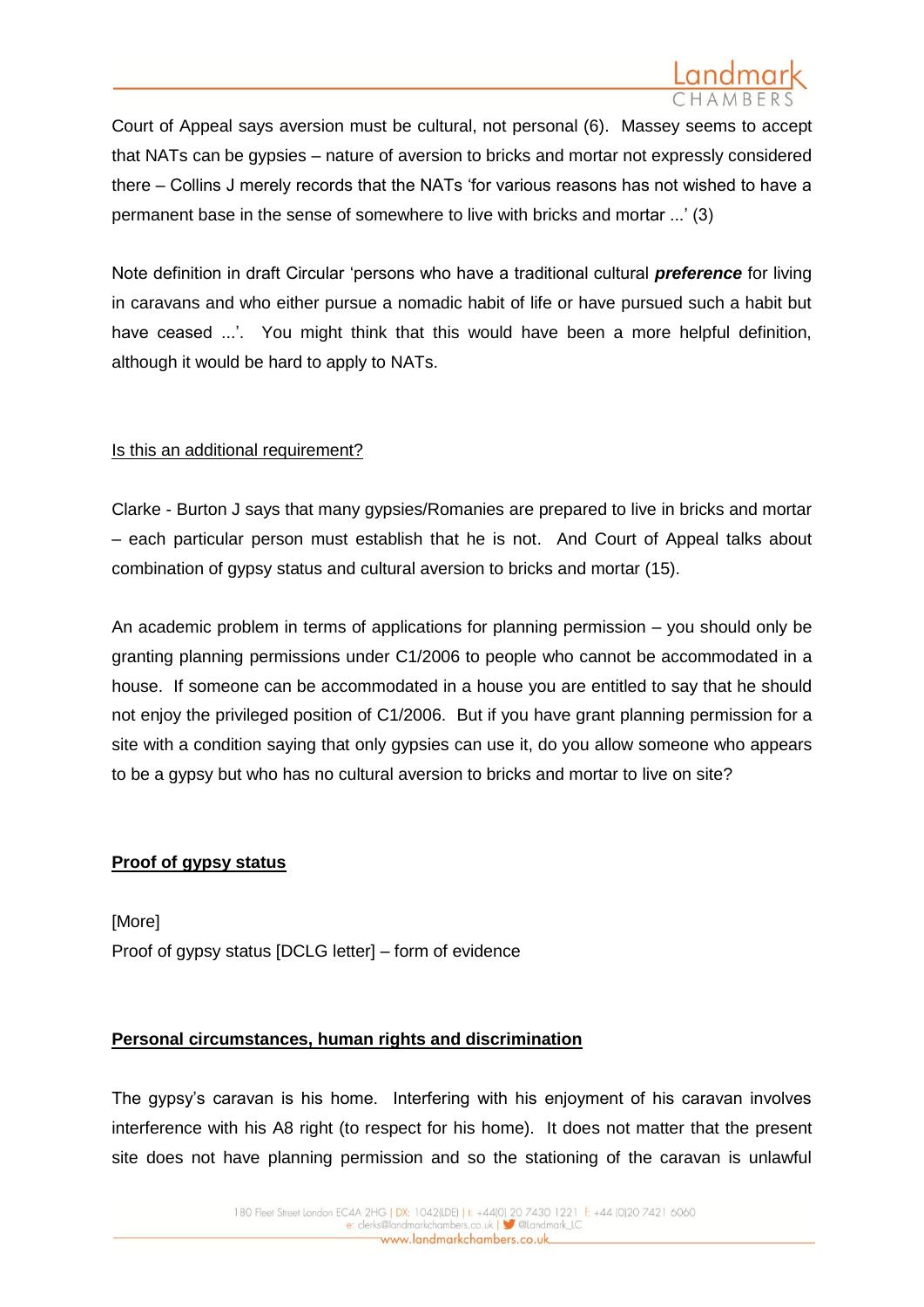

(Buckley v UK). Further the gypsy's A8 rights are engaged even if he is not actually on the site (eg is waiting in a layby) – see ...

Making an enforcement notice or refusing planning permission involves an interference. Human rights will not be in issue where no resident is identified or he is already on a lawful site.

The A8 right is qualified. An interference is acceptable (ie not a violation) if it falls within A8(2) and is proportionate. The protection of the environment and the upholding of planning policy (eg in the Green Belt) are aspects of the 'rights and freedoms of others'. On the other hand the strength of such justification is undermined if the local planning authority has itself failed to comply with planning policy on the provision of gypsy sites (Chichester DC v Secretary of State).

A8 is engaged simply by reason of the fact of the caravan. Personal circumstances are relevant if the consequence of a refusal of planning permission etc will be homelessness. If the gypsy is ill/pregnant/has children, homelessness will involve extra hardship. The obligation to consider personal circumstances was first articulated in R v Wealden DC ex p Wales ..., not a case dealing with human rights at all. Quite apart from A8 in this kind of situation personal circumstances are a material consideration of the ordinary kind. If you made a stop notice which required cessation of use for the stationing of caravans and you had not taken into account material considerations of this kind, your decision would be quashed.

Interference with human rights and the avoidance of hardship are relevant as reasons why planning permission should be granted. They are normally in issue in cases where there are countervailing reasons why planning permission should be refused. But if a site is in ordinary countryside and there are no site specific objections (visual, highways) development as a gypsy site ought to be acceptable – meaning that there is no need to do any balancing.

If human rights and personal circumstances are relied on the planning permission ought to be personal.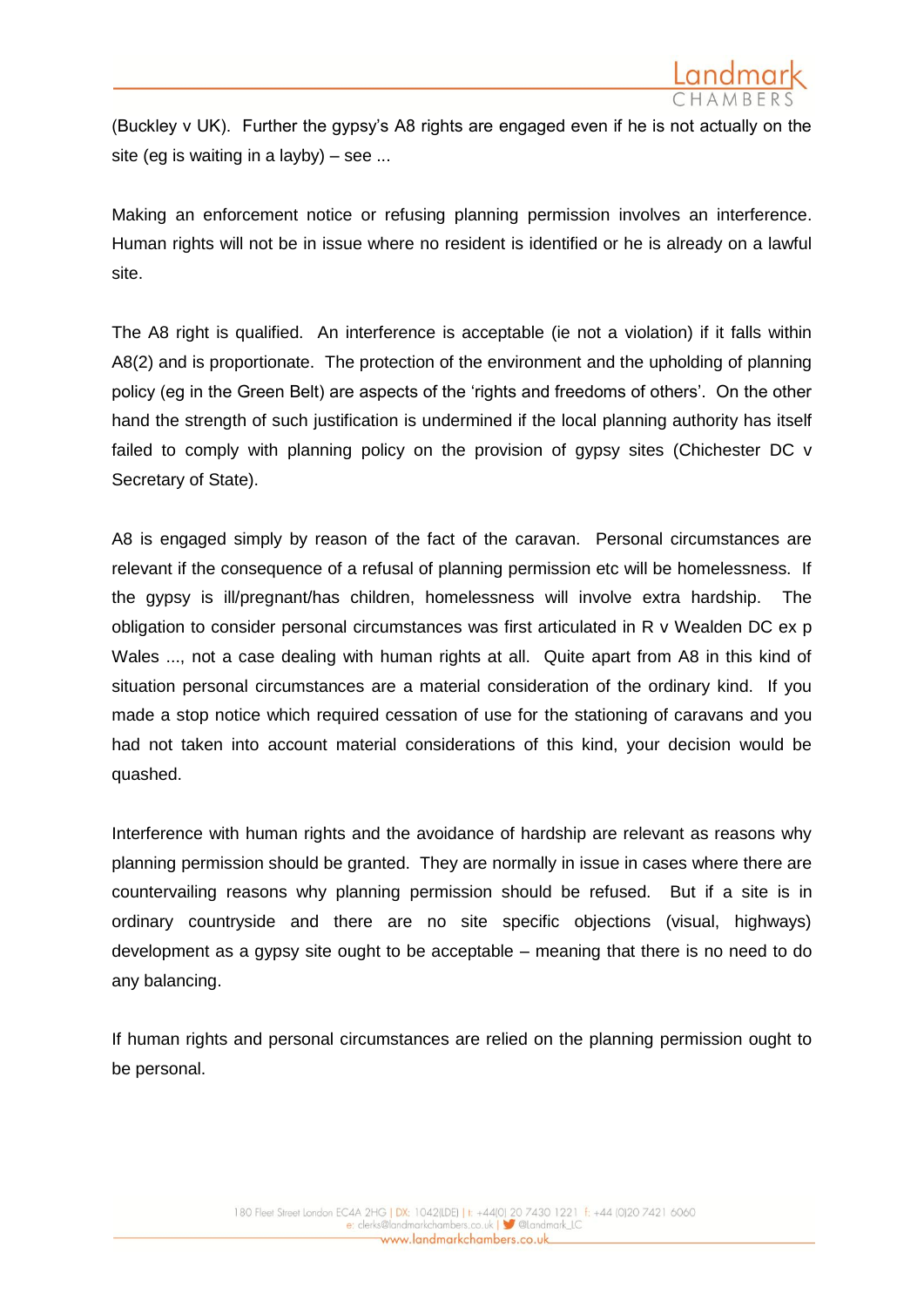

Where human rights and personal circumstances are in issue you have to ascertain what the particular circumstances are. The best practice is an interview utilising a pro forma questionnaire.

#### **Race equality duty**

English Romanies and Irish Travellers are (separate) racial groups for the purposes of the RRA.

See s71 RRA 1976 as amended and the rather unhelpful guidance in paragraph ... of C1/2006. This duty is relevant to planning decisions, especially enforcement decisions. If you breach it in a decision to serve stop notice, or take direct action, your decision could be challenged. See however R (Smith) v South Norfolk DC and R (McCarthy) v Basildon DC [**FIND Court of Appeal**]. A proper planning decision takes into account the particular vulnerability of gypsies and so has due regard to the relevant objectives.